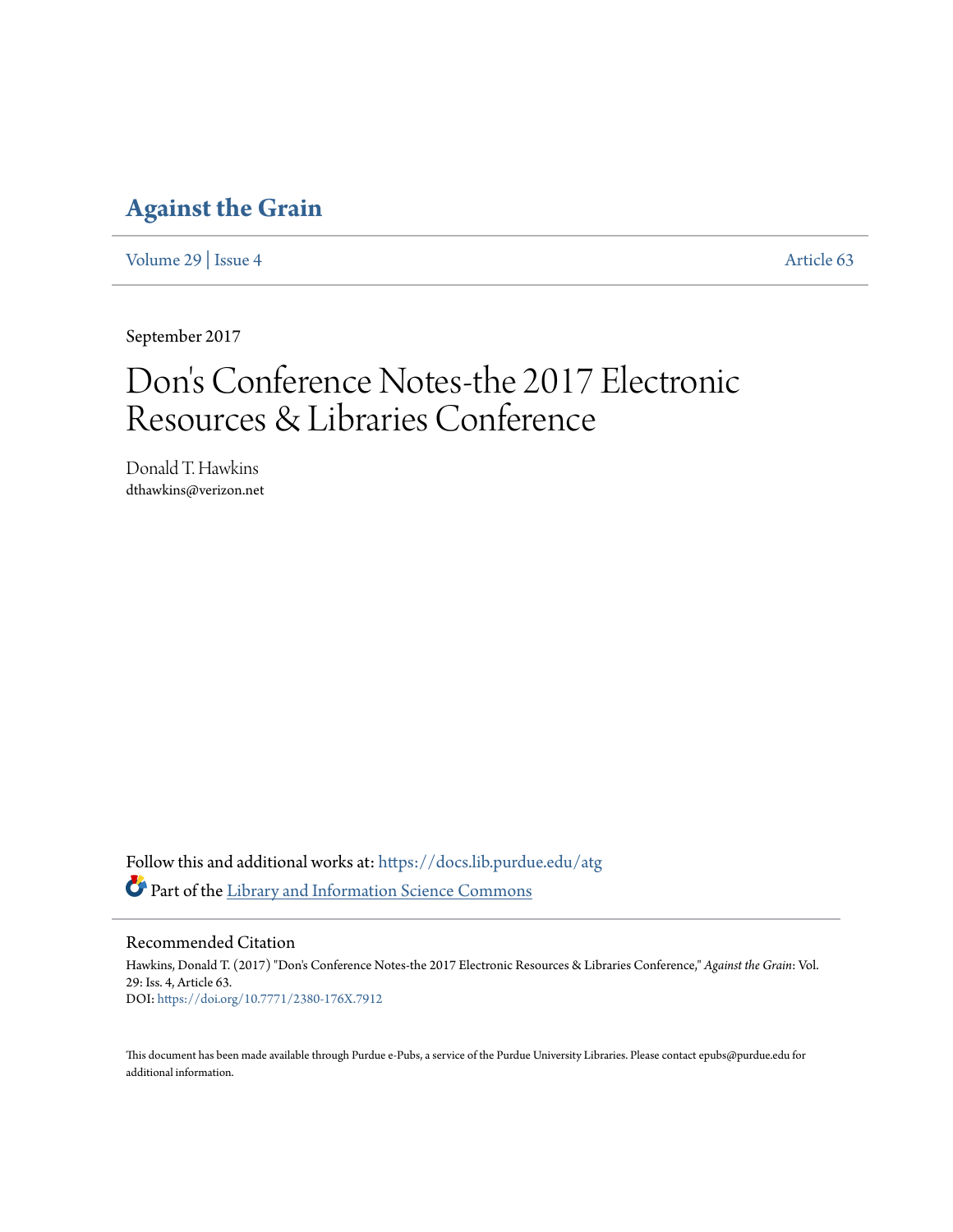by **Donald T. Hawkins** (Freelance Conference Blogger and Editor) <dthawkins@verizon.net>

# **The 2017 Electronic Resources & Libraries Conference**

*Column Editor's Note: Because of space limitations, this is an abridged version of my report on this conference. You can read the full article which includes descriptions of additional sessions at http://www.against-the-grain.com/2017/09/v29-4-dons-conferencenotes-erl/. — DTH*

The **2017 Electronic Resources & Libraries (ER&L) Conference** drew 950 attendees to the AT&T Executive Education and Conference Center in Austin, TX on April 2-5. There were also 431 online attendees and 76 exhibitors.

#### **Opening Keynote**

The opening keynote address by **Anna Lauren Hoffman**, postdoctoral scholar at the School of Information, **University of California-Berkeley**, was on data violence, which occurs when digital versions of ourselves (**Hoffman** called them "data doubles") conflict with our physical identities in ways that have unjust outcomes or damage on one's dignity or self-respect. Algorithms can discriminate among various systems, but we have not done a good job of capturing respect and dignity. Lives have been constrained and shaped by violence, which has had material consequences in people's lives.



**Anna Lauren Hoffman** *(Photo Courtesy of Sandy Tijerina)*

One example of data violence occurred in the late 1930s when the Netherlands developed sophisticated record-keeping systems on people. In 1940, the Nazis found the data, and it became a war target. The data became a cause of physical conflict, and Jews in the Netherlands suffered a higher death rate than any other country. Systems like this show us the immense power that data controllers hold. Context matters and we must think about what happens when it changes.

Today, categorization penetrates our lives and influences how we socialize with each other. For example, Facebook puts data about us into categories and applies it in decisions about what one sees on the system. The system can even block users or close their accounts. Some systems have changed how they make decisions, which is promising.

#### **Linked Data in Academic Libraries**

**Andrew Nagy**, Director, SaaS Innovation, **EBSCO Information Services**, described some new tools that **EBSCO** provides for managing collections and giving control of them to users. They have recently partnered with OpenAthens,<sup>1</sup> a platform to help users progress from discovering all of a library's content to linking with it and accessing it via a single login. It is important to make sure that users find the library's website and then find the tools they need, so that the user acquisition process is optimized.

**Scott Anderson**, Associate Professor and Information Systems Librarian, **Millersville University**, said that the **Millersville** library is totally electronic; it purchased only 25 physical items this year. About 1.5% of their content is unique and 2.7% consists of sparsely held materials; the remainder of their general collections consist of materials that are widely held. For local materials, they work with **Atlas Systems**<sup>2</sup> for specialized content and request handling, **EBSCO** to maintain their catalog, and **Zepheira**<sup>3</sup> to manage a linked data infrastructure to pull data into their databases. **Anderson** said that users have no need to know the mechanics of the platform; if they are looking at an item they should be able to get it locally or request it.

**Jeff Penka**, VP, Product Management, **Zepheira** and the **Library.** Link Network,<sup>4</sup> said that linked data will not happen overnight, but it is moving into production and solving problems. We must present information to the user in an understandable way, which gives libraries opportunities to tell their stories and leverage the power of their community. Access across silos is the key, and part of the conversation must involve telling vendors how users found their resources.

#### **Considering Collections as a Service**

**Glenn Bunton**, Director of Services at the **University of South Carolina**, said that we must transition from building collections to curating access. From their inception, libraries were built to organize and preserve collections of materials. For example:

- The **Library of Ashurbanipal** organized and applied security principles to its collection of cuneiform writings and tablets,
- The **Royal Library of Alexandria** was the largest collection of Greek literature in the world, and
- The **University of South Carolina Library** was the first free-standing library in America and houses a historical collection of materials on that state.

When libraries are widely dispersed geographically, it might make sense to collect everything, but in a city like Boston that has over 50 colleges and universities, should each institution try to collect and preserve as much as possible? ILL now allows a library to say it does not have to collect everything, and e-journals allow a single copy to be used by many people at the same time. E-readers and smartphones have impacted how we think about collections; how much local content do we need to be able to serve users' needs?

Budgets and space are fundamental problems and govern what we can do with our resources. And users' expectations of what the library can provide are different today than they were ten years ago. Think about the underlying philosophy that is driving what you are doing and ask if it is best for your users. If we did not have people coming through our doors and using our materials, most of us would not exist and would just be warehouses.

**Bunton** applied **Ranganathan's** Laws of Library Science to collections:

- 1. Collections are for use; the value of a library's collection is directly related to the degree it is used.
- 2. Collections must reflect their users. Determine your users' needs and make them your driving force.
- 3. Collections should save the time of their users. More is not better and not efficient.
- 4. Collections must evolve as the library evolves. The sustainability of a collection is directly related to the degree it reflects the organization's evolution.
- If we take these Laws at some value, we will reach these conclusions:
- For most of us, our collections should be smaller than they are.
- Collections and collection development should be linked to public services and users, not technical services.
- Collection budgets should not be sacrosanct. It is hard to argue that it is reasonable to spend money on many things that are rarely used.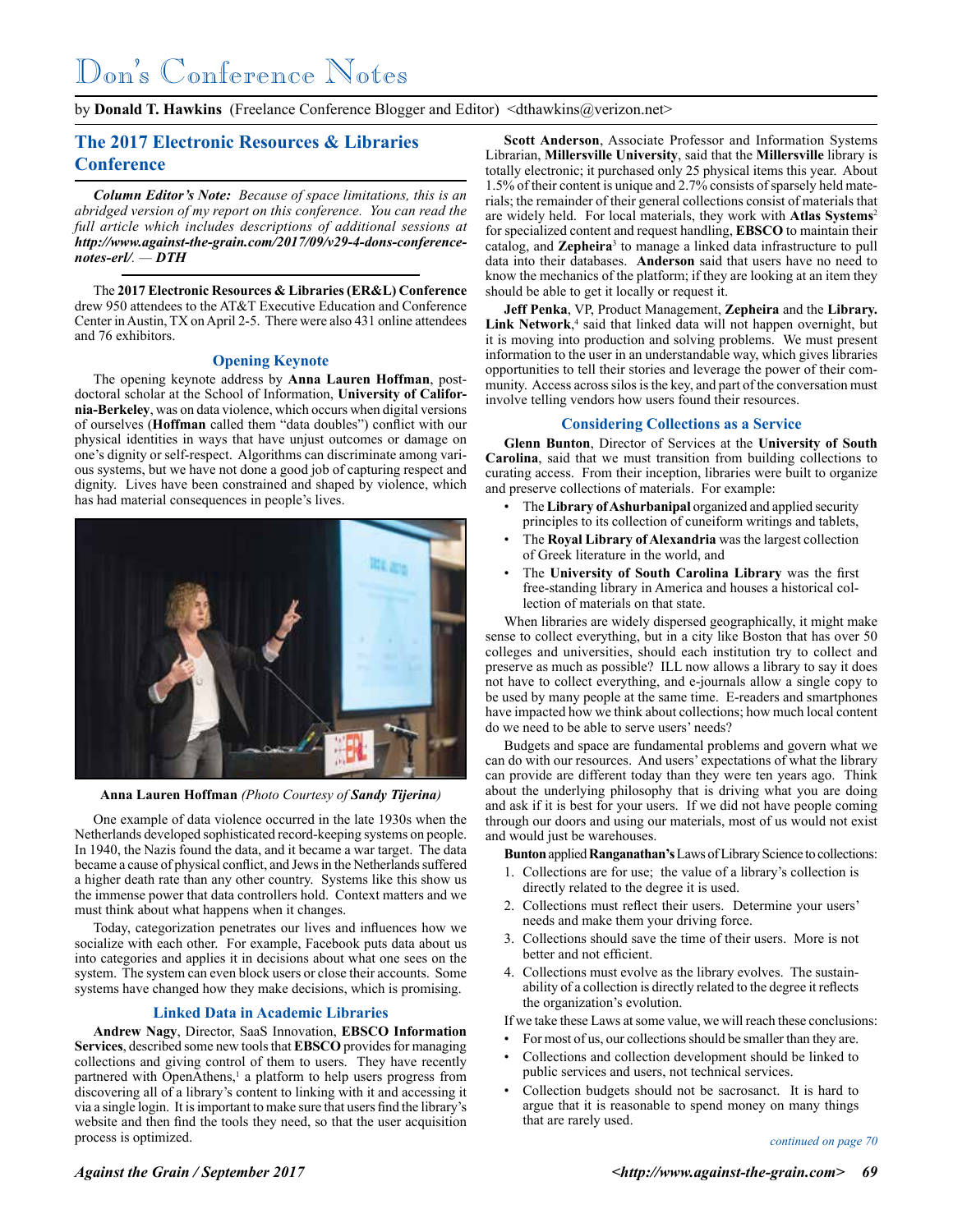# **Don's Conference Notes** *from page 69*

Libraries should take the following actions:

- Move from the collecting mindset to curating  $-$  selecting things specifically to meet the needs of our users.
- Keep urging vendors to unbundle their products so we do not need to buy things we do not need.
- Be places that exchange knowledge. (Note that in the mission statement of the **MIT** libraries<sup>5</sup> the word "collection" does not appear.)
- Distinguish your library by its special collections and the services provided. All collections should be special collections.

### **Why Don't I Have Access?**

According to **Jessie Copeland** and **Chris Palazzoio** from the **Emory University** library, many users expect continued access to electronic resources after they leave the university, especially if they go to smaller institutions that do not have many resources and wish to continue their professional development. Some vendors allow emeritus access and directly incorporate alumni into their license terms; others require further registration. The geographic dispersion of alumni after they leave the campus is a significant challenge; it is hard to estimate the numbers of alumni or retirees and keep up with changes. To help solve this problem, the **Emory** Alumni Office has produced a list of databases accessible by alumni through a special portal separate from the general library portal.

Perpetual access to e-journals is a similar issue. The following questions were addressed by speakers representing **IGI Global** (a small publisher) and **EBSCO**:

- *How does your company provide access for post-cancellation policies?*
- *How does your company track perpetual/post-cancellation entitlements of your customers and ensure that access remains available?*
- *How many years of customer orders and/or invoices do you keep for their e-journal subscriptions and how can they be accessed by the customer? Can more years be made available?*
- *What systems does your company have to track movement of e-journals between publishers and platforms?*
- *Do you indicate past and succeeding publisher and platform information? How do you share this information with libraries?*
- *How does your company track and present information about title changes?*

#### **Doing More with Your Data: How to Use Statistics**

**Rebecca Boughan**, Electronic Resources Librarian, and **J. Curtis Thacker**, Director of Discovery Systems, both at **Brigham Young University**, discussed the use of statistics to improve library services, enhance collections, and impress your boss. They noted that we cannot always track the data that will give us the information we want; sometimes we get to the point where we have too much data. Visualizing the

Percentage of Mobile Usage







*Photos (three shown above) Courtesy of J. Curtis Thacker*

data is a solution to this problem. For example, the data in the above visualizations show that mobile usage has increased dramatically in the past five years, and it also increases at the beginning and end of a semester as papers become due and final exams approach. Conversions (the proportion of people who click to access something) are also higher at the end of the semester.

Using data such as this, one can track where conversions are occurring and they can be predicted. When the Internet access on campus was down, it cost the library \$800 a minute in lost journal access, and for every second longer a search took, 7% fewer conversions occurred. This data was used to make a case for the purchase of faster servers.

#### *continued on page 71*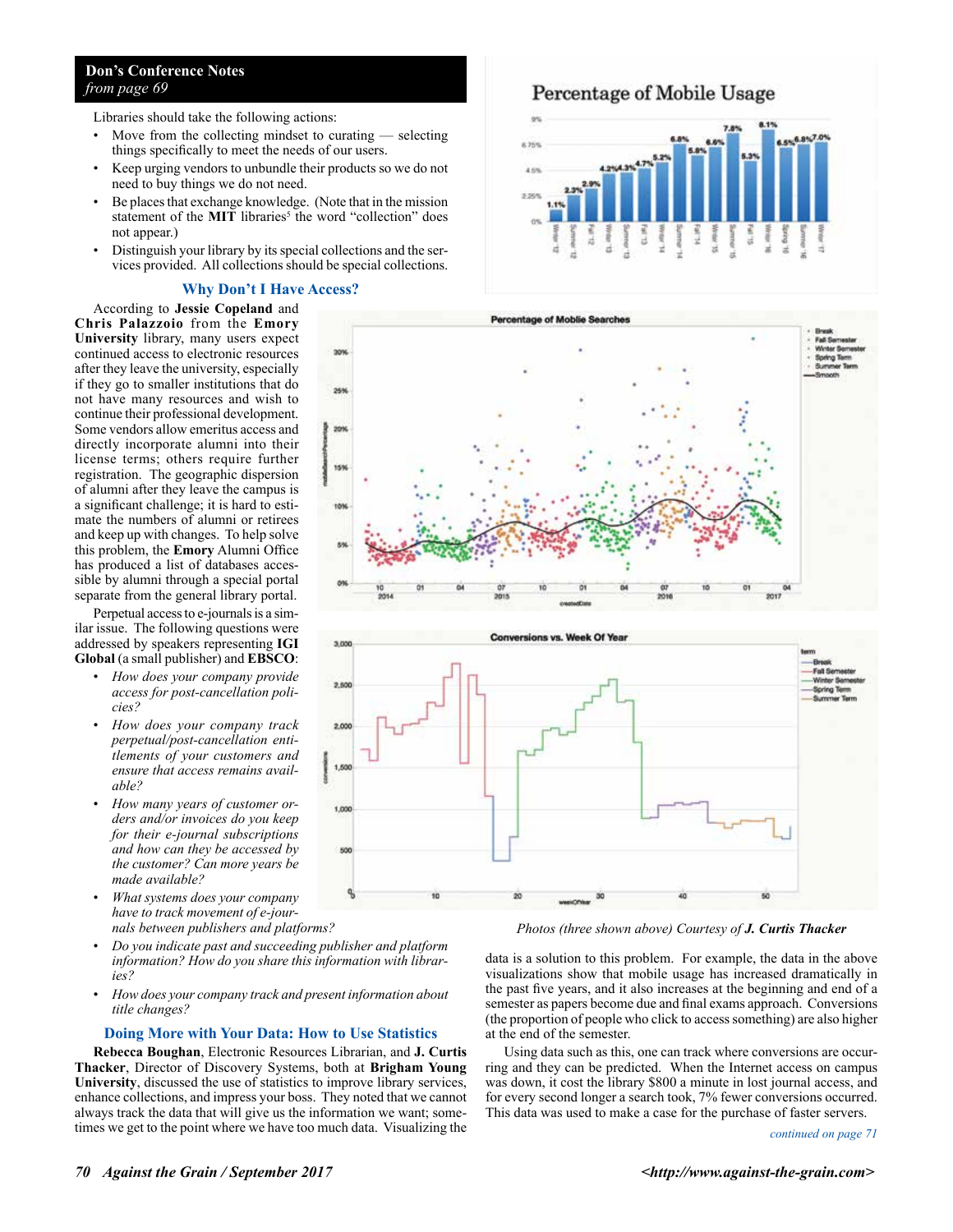# **APPlatform for Discovery: Building a Unique Experience Through Discovery Apps**

Platforms are environments for running other software. The network used to be the platform, and one could run an Internet connection on it. With today's modern phones, the platform has shifted to the device. Apps on a platform add significant value, and it is easy to develop new ones, which is why we see millions of apps available today. An open platform lets anyone distribute apps and leads to increased functionality, which is where we are now with discovery platforms.

**Lynne Grigsby**, Manager, Library Applications and Publishing Group, **University of California-Berkeley**, said that undergraduates are their biggest users online, but they check out the fewest items. They wanted the OPAC to look more like **Amazon**, so widgets were added to make it easier for users to find items on other sites. They also cleaned up the advanced search functionality because users were intimidated by it.

**Sarah Stang**, Web Services Librarian, **Okanagan College**, Kelowna, BC, described some of the unique circumstances her library faces because it serves a large geographical area and most people they serve will not go to the library. So with the help of **EBSCO**, changes in the search platform made the links more intuitive:

- It was not easy for students to progress from results to items, so icons were added to help them navigate.
- Evaluating print books was made easier using a Google Books preview, which allows a student to decide whether it is worth a trip to the library to obtain it.
- In-context access to related content was provided using Google Analytics. Links to style guides were added.
- Widgets down the side of the screen made it easy to access research help without needing to ask a librarian in person.

**Eric Frierson**, Director of Field Engineering, North America for **EBSCO**, said that he has lots of games and apps on his phone, and discovery should have the same flexibility. Here are some of the apps that libraries have requested:

- Custom limiters so researchers do not need to know Boolean logic. One of the most frequently requested features is the ability to limit a search to printed books.
- Book series information. For libraries with an emphasis on leisure reading, this app provides a good way to scroll through the collection.
- Course reserves highlighting allows students to enter a professor's name and get the reserves for a course.
- Libraries want to search digital archives in different ways. (This is a standard feature of **EBSCO's** EDS system.)
- Make EDS fun. An upcoming app will show movie trailers within EDS. The power of discovery will be expanded to allow results to be obtained even if a search term is misspelled.

Apps serve a unique role allowing **EBSCO** to respond to users' needs very quickly; if many people use them, they are integrated into the EDS platform.

# **Securing Your Library's License Legacy: Best Practices for Record Retention**

Licenses are a necessary part of libraries' access to electronic content, but in many libraries, retention of licenses is by benign neglect, and there are no established policies. In this session, **Betsy Appleton** from **St. Edward's University** and **Susan Davis** from the **University of Buffalo** reviewed the legacy of licenses (how the agreements are stored and shared), who has access to them, and what are institutions' retention policies. Some of the steps that must be followed are:

- Verify perpetual access,
- Verify titles covered by the license, and
- Maintain a history of the negotiations.

At the **University of Buffalo**, the licenses are managed by the E-resources Librarian, and the terms are integrated into their A-Z list of e-journals and eBooks. Searchable scanned copies of the agreements are placed in the institutional repository. Superseded and cancelled licenses are retained if needed for title lists. **St. Edward's University**  follows similar practices.

Here are some best practices that were developed from results of a survey:

- Whenever possible, the library should take the lead in license review and negotiation.
- Licenses should be accessible to more than one staff member and on more than one computer.
- Licenses should be retained indefinitely to verify title lists and perpetual access rights.
- Users should be made aware of the general terms of use.
- A periodic review of all licenses should be planned, with attention given to changes over the past five to ten years.

### **15 Student Data Secrets That Could Change Your Library**

**Nevada State College**, a small undergraduate institution, has 3,700 students, many from low-income families. The college has the first digital library in Nevada; there are no print books in its library. One of the goals of the college is to become a national model for closing equity gaps in education, which led to its heavy reliance on data from EZProxy logs, ILL requests, library computer use, study room reservations, and research consultations. **Tiffy LeMaistre**, Electronic Resources and Data Services Librarian, described her data journey:

- 2014 was the "why year" of planning, research, and testing to see if there was a measurable connection between library use and students' educational success, as measured by GPAs, graduation rates, etc.
- 2015 was the "whoa year" and the start of data collection. Positive feedback from initial analyses and the overwhelming amount of data in EZProxy logs led to mission creep.
- 2016 saw the first official research assessment and refinement of the data collection process.
- In 2017, the way forward is being charted. Reflection and sharing results with the library community is occurring.

From the initial years of library data collection, LeMaistre derived the following 15 principles governing the use of student-level data.

- 1. There is no handbook for this kind of work, and there is not much data about how other people conducted a project of this type.
- 2. Look beyond the library for help in managing the data, anonymizing it, etc.
- 3. Start by reproducing other research, and don't be hesitant to reinvent the wheel.
- 4. Be willing to take a detour. Understand what resources students use and the uniqueness of your collection.
- 5. Privacy is coming! The library has become an important voice in data collection efforts and can contribute significantly to what we know about privacy.
- 6. Be transparent with your users. If you will be collecting student data, let them know and give them the option to opt out of the study. Use your marketing skills and apply them to your data collection efforts.
- 7. Encryption is a good place to start, but it is not the end in protecting the data.
- 8. There is no such thing as too much data.
- 9. Do not create backups. There might be a temptation to save the raw data, but you must protect the privacy of your users.
- 10. Anonymize IP addresses and student IDs as early as possible in the data collection process.
- 11. Aggregate the data into groups of at least 10 students before you share it so that a student cannot be identified from the data set.
- 12. Continue to improve the process. Keep thinking about what you are doing with the data, how it is being protected, and what new technology has become available.

*continued on page 72*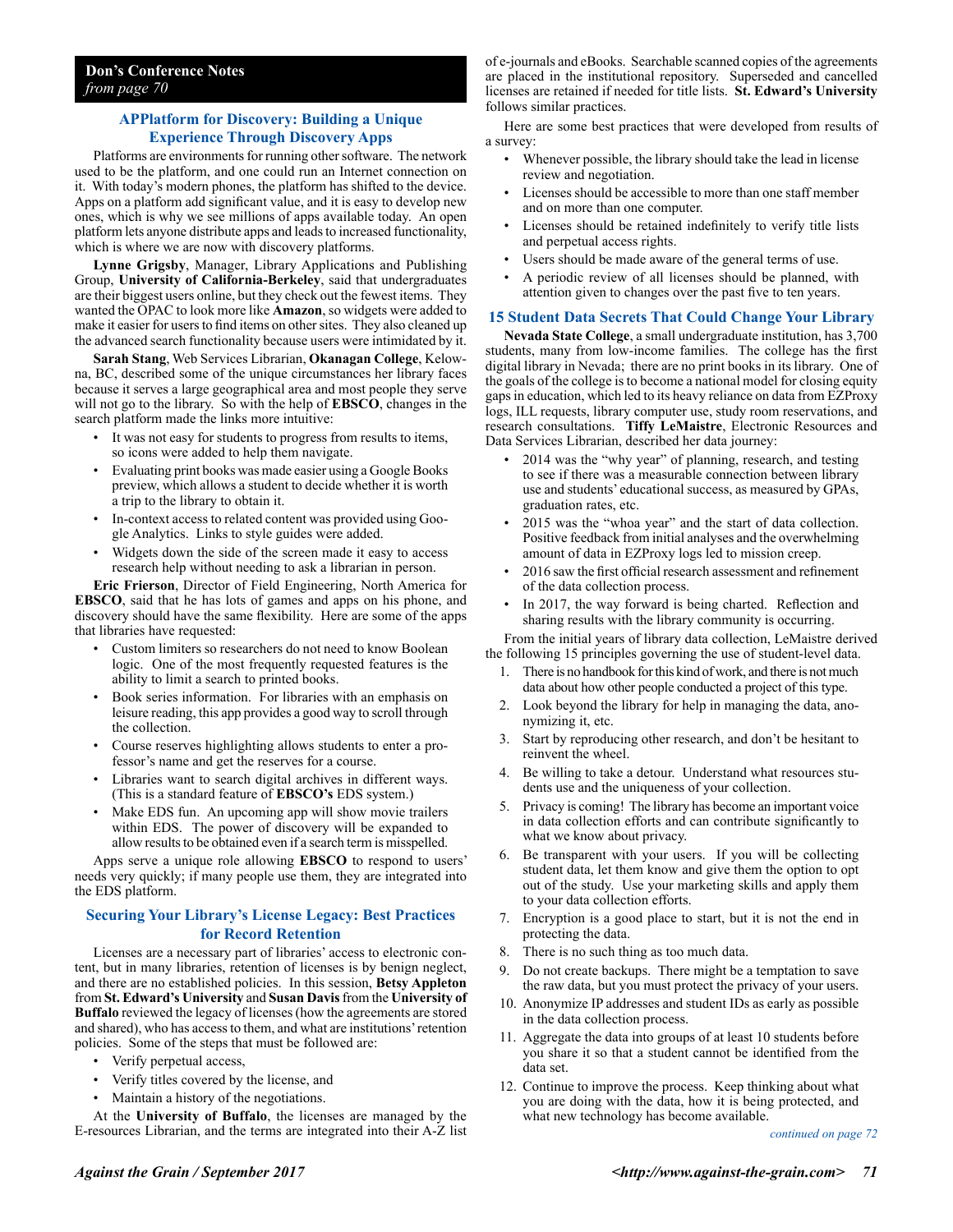- 13. Tell everyone about your results once you are confident about your processes.
- 14. Correlation still has value and is persuasive to campus administrators.
- 15. Visualization matters; people remember visual presentations.

The results of the data survey were that library users are significantly more likely to earn a higher GPA, maintain a good academic standing, and be retained in their jobs.

#### **Evidently Rising: New Providers, Models, and Lessons in Evidence-Based Acquisitions of eBooks**

A panel of five speakers organized by **Harold Colson**, International Relations Librarian and E-Books Coordinator, **University of California-San Diego**, discussed evidence-based models (EBMs) for acquiring eBooks and informing administrators. **Josh Petrusa** from **Butler University** said that a small institution like **Butler** must cover many subjects with a small budget. They started a patron-driven acquisition (PDA) program in 2016 and studied usage data to determine what users wanted. Initial usage was disappointingly low because of only a relatively few titles in the collection, but recent purchases are finding higher usage as time progresses.

**Arielle Lomness**, Collections Librarian, **University of British Columbia** (UBC)-Okanagan, noted that 80% of their budget goes to U.S. vendors or publishers. The budget was flat for many years, but recent exchange rate changes have had a major negative impact. So the library had to consider how it was buying eBooks, and an EBM was launched in 2015 for purchase of social sciences and humanities content from **Taylor & Francis** and extended for 20 months. As with **Butler's** experience, early low usage caused anxiety, and many imprints for the same title caused confusion. A second program with **Cambridge Books**  was started and extended for 12-months. One lesson learned was to ask for usage data from publishers early in the project because the longer duration projects are better for seeing accurate usage. For the future, EBMs will be continued.

**Lynn Wiley**, Head of Acquisitions at **University of Illinois, Urbana-Champaign (UIUC)**, described how her large research library tried to get DRM-free eBooks. They have about a million eBooks and a long list of items they want. They buy using several models: direct from the publisher with no user limits and perpetual ownership, by subject collection and eBook series subscriptions, and DDA programs on DRM platforms with user and print limits and minimal downloading. Evidence-based acquisition has the advantages of being strategic, data driven, and user focused. **UIUC** signed up in 2016 to participate in two pilot programs: one with **Project MUSE** to obtain access to all of its university press eBooks and another with **Oxford University Press**, both of which are still ongoing. **UIUC's** experiences are that low initial use grows slowly as users discover the eBooks.

**Melanie Schaffner**, Director of Sales and Marketing, **Project MUSE**, noted that for some small publishers, they are the only distributor. **Project MUSE** has content from 240 non-profit scholarly publishers who provide content from more than 600 journals. Over 100 scholarly presses have added over 49,000 books to the platform, and nearly 3,000 customers deliver **MUSE** content to their users. Books on **MUSE** are DRM-free and provide unlimited simultaneous usage, downloading, and printing. They are searchable at the chapter level, and no special reader is needed. ILL is allowed for books that are purchased. **MUSE** has launched an evidence-based acquisition pilot program in response to customer requests and to demonstrate revenue potential to publishers. So far, 40 institutions are participating, and publishers' fears of lower revenues appear to have been unfounded. Lessons learned:

- EBA is labor-intensive and uses a lot of resources.
- Publishers can change prices at any time and can add or delete single titles, which is confusing.
- It is important to ensure that benefits accrue to every publisher participating in an EBA program.

# **Freely Available Articles from Gold, Green, Rogue, and**

# **Pirated Sources: How do Library Knowledge Bases Stack Up?**

**Michael Levine-Clark**, Dean and Director, **University of Denver Libraries**, reported on a recent study of free access to journal articles. He began with the well-known fact that many information users do not start their searches with the library but use Google and Google Scholar. **Levine-Clark's** study looked at 300 articles indexed in Scopus; access definitions and results were:

- "Gold" OA: Open access on the publisher's website (26%).
- "Green" OA: Open access in a repository or on an author's website (20%).
- "Rogue" OA: Freely available via an academic social network such as ResearchGate (37%).
- Pirated: Freely available on Sci-Hub (87%).

**Levine-Clark** concluded his presentation with a proposition: All content, both OA and licensed, should be discoverable through library systems. That combination should rival what is available through Sci-Hub.

**John McDonald**, Associate Dean for Collections, **University of Southern California**, described an extension to **Levine-Clark's** study which examined how well libraries and their vendors provide access to Gold OA articles through their discovery systems. Here are the general conclusions and test results:

- Indexing of the articles in discovery systems is reasonably good; 85-100% of the articles were indexed.
- 50-90% of the articles were accessible from library discovery systems.
- Smaller libraries do not have as many articles available on their discovery services as large libraries do, which could be due to a number of factors.
- For major publishers, indexing is fairly consistent across libraries.
- We should try to leverage DOI links more.
- Some small and medium sized schools have done a very good job of improving low rates of access.
- We can support the OA movement by encouraging usage.

#### **Regaining Control During Vendor Platform Changes**

**Kim Maxwell**, Electronic Resources Management Librarian, **MIT Libraries**, and **Angela Sidman**, Electronic Resources Librarian, **Yale University**, have both been through vendor platform changes and discussed some of the problems they encountered. Migration on content and publisher platforms is a unique challenge for an e-resources librarian because although they are responsible for the systems installed at their institution, they do not really control them. When a migration goes badly, there are poor PR results for both the library and the publisher. Migrations are difficult and are no small job. They entail a tremendous amount of work by the publishers because large volumes of content are moving from one place to another. It is very hard to do a migration without something breaking.

All parties in a migration program can improve by:

- Communicating well and working together to ensure a smooth user experience. Publishers should post known problems on their websites. Advisory Boards can be used to advantage.
- Making migration guides living documents and publishing updates as they happen.
- Providing a preview environment where librarians can test changes and be partners in the migration.
- Acknowledging that migrations will continue to occur, so amending the licenses as appropriate.
- Making the migration widely known to subscription agents so they can inform their customers about the changes.

#### **Impact Analytics: Measuring and Driving Meaningful Use of Electronic Resources**

Do your collection development policies specifically address the growing area of streaming video? **Jesse Koennecke**, Director, Acqui*continued on page 73*